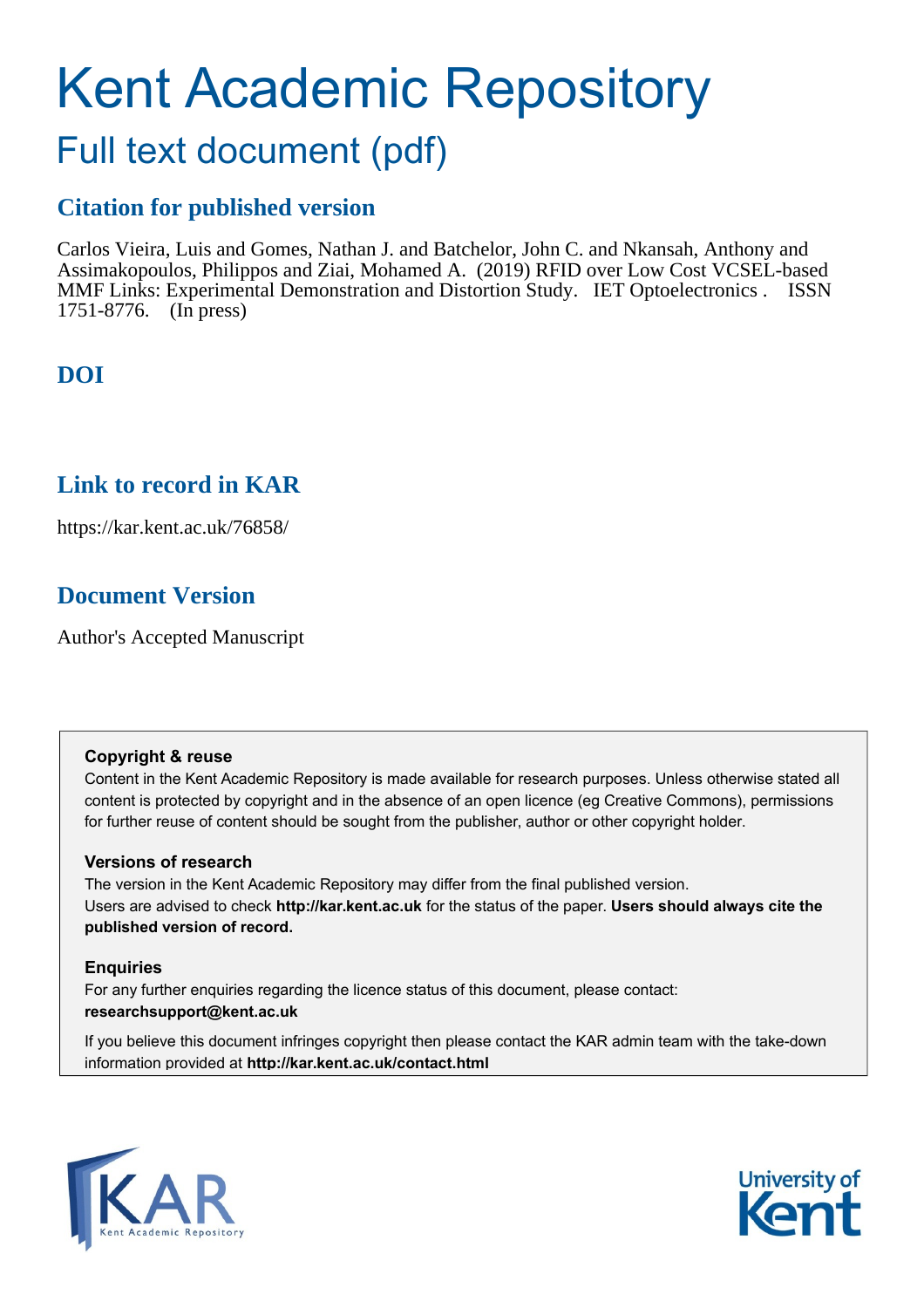#### **RFID over Low Cost VCSEL-based MMF Links: Experimental Demonstration and Distortion Study**

Luis Carlos Vieira<sup>1\*</sup>, Nathan J. Gomes<sup>2</sup>, John C. Batchelor<sup>2</sup>, Anthony Nkansah<sup>2</sup>, Philippos Assimakopoulos 2, Mohamad A. Ziai 2

<sup>1</sup> Graduate Program in Electrical and Computer Engineering (CPGEI), Federal University of Technology – Paraná (UTFPR), Curitiba, Brazil

<sup>2</sup> Communications Research Group, University of Kent, Canterbury, United Kingdom \* vieira@utfpr.edu.br

**Abstract: Radio-over-Fibre (RoF) Distributed Antenna System (DAS) technology has been investigated for the distribution of ultra-high frequency (UHF) radio frequency identification (RFID) signals. RoF DAS allows for reduced number of readers and centralized placement of readers which facilitates easy system maintenance, but it is important to find a low-cost solution that can achieve comparable performance to a conventional RFID system. In this work, a lowcost vertical-cavity surface-emitting laser (VCSEL)-based multimode fibre (MMF) link has been developed and demonstrated for passive UHF RFID applications. The reported results show almost the same performance when compared with a conventional RFID system. In addition, simple spatial antenna diversity schemes are tested, with improved performance reported in comparison with a RFID-RoF system without diversity. Also, an investigation of RFID over fibre with RoF nonlinearity is carried out showing that PR-ASK RFID modulation allows for higher levels of RF carrier and modulated signal power than the ASK RFID, for low levels of nonlinearity.** 

#### **1. Introduction**

UHF RFID (ultra-high frequency radio frequency identification) represents a radio transponder backscatter system that often features active readers and passive tags. The tag transponders contain unique identification codes which, together with other relevant information, are modulated onto the backscattered signals. RFID tags may be active, battery assisted and passive depending on applications. Power limitations mean that commonly used, low-cost passive tags will only operate within a limited reader interrogation zone [1]. Owing to read range limitations in passive RFID, the reader system cost and complexity increases with coverage area size due to the need to deploy more readers. Additionally, interference will arise [2], compromising tag read reliability.

The use of distributed antenna systems (DAS) based on radio over fibre (RoF) for the coverage improvement of wireless communications services has been reported [3], [4], including investigations of the distribution of UHF RFID signals [5]. With RFID over fibre, all readers can be centrally located, far away from the antenna units, reducing maintenance costs, improving security, and the number of readers for a given coverage area can be reduced as one reader can drive multiple antenna units. In addition, taking advantage of the wide bandwidth of optical fibres, the RoF DAS may be shared by different service operators.

In [5], comparable performance between a 30-m length MMF-based RFID and a conventional RFID system was demonstrated, for a single antenna unit, with improved performance obtained for the MMF-based RFID with a triple antenna unit DAS system. The RoF DAS was composed of a commercial Zinwave 2700 hub and its antenna units; a system designed to operate in the frequency range 370 to 2500 MHz [5], and allowing the distribution of multiple wireless communication services. The Zinwave

DAS uses a highly linear 1310-nm DFB laser [6]. In [7], a single-mode fibre-based RoF DAS for simultaneous transmission of UHF RFID, ZigBee and WiFi signals was proposed and demonstrated. However, a slight reduction in the RFID range was reported due to the insertion of the RoF link. As optical source, a 1550-nm DFB laser was used in [7]. Design options for in-building WLAN IEEE 802.11 picocellular systems were analysed in [8], with the experimental work focusing on VCSEL-MMF-based RoF solutions for WLAN signal distribution at 2.4 or 5.5 GHz. Some tests were carried out for an active RFID technology at the 2.4 GHz band. The transmission of UMTS signals at  $\sim$ 2 GHz over a VCSEL-MMF link simultaneously with GSM900, GSM1800, and IEEE 802.11g signals was demonstrated in [9]. In that work, the UMTS performance results showed that the adjacent channel leakage ratio (ACLR) requirements are more difficult to meet when the three other signals are present.

Instead of a multi-service system, if a RoF DAS is needed for RFID signal distribution only, finding a low-cost alternative is imperative. A means of reducing cost of is to replace expensive DFB lasers by vertical-cavity surfaceemitting lasers (VCSELs). Another advantage of using VCSELs is their low power consumption.

In this paper, the performance of a passive UHF RFID over low-cost VCSEL-based multimode fibre (MMF) links is reported. We study the system performance for two tag types, and consider spatial diversity techniques. In addition, we compare the conformances of phase-reversal ASK (PR-ASK) and ASK RFID signals with the ETSI spectral mask [10] under nonlinear RoF link conditions. To the best of the authors' knowledge, no previous demonstration has been reported using such a low-cost MMF link. In addition, no similar antenna diversity schemes and/or spectral conformance comparisons have been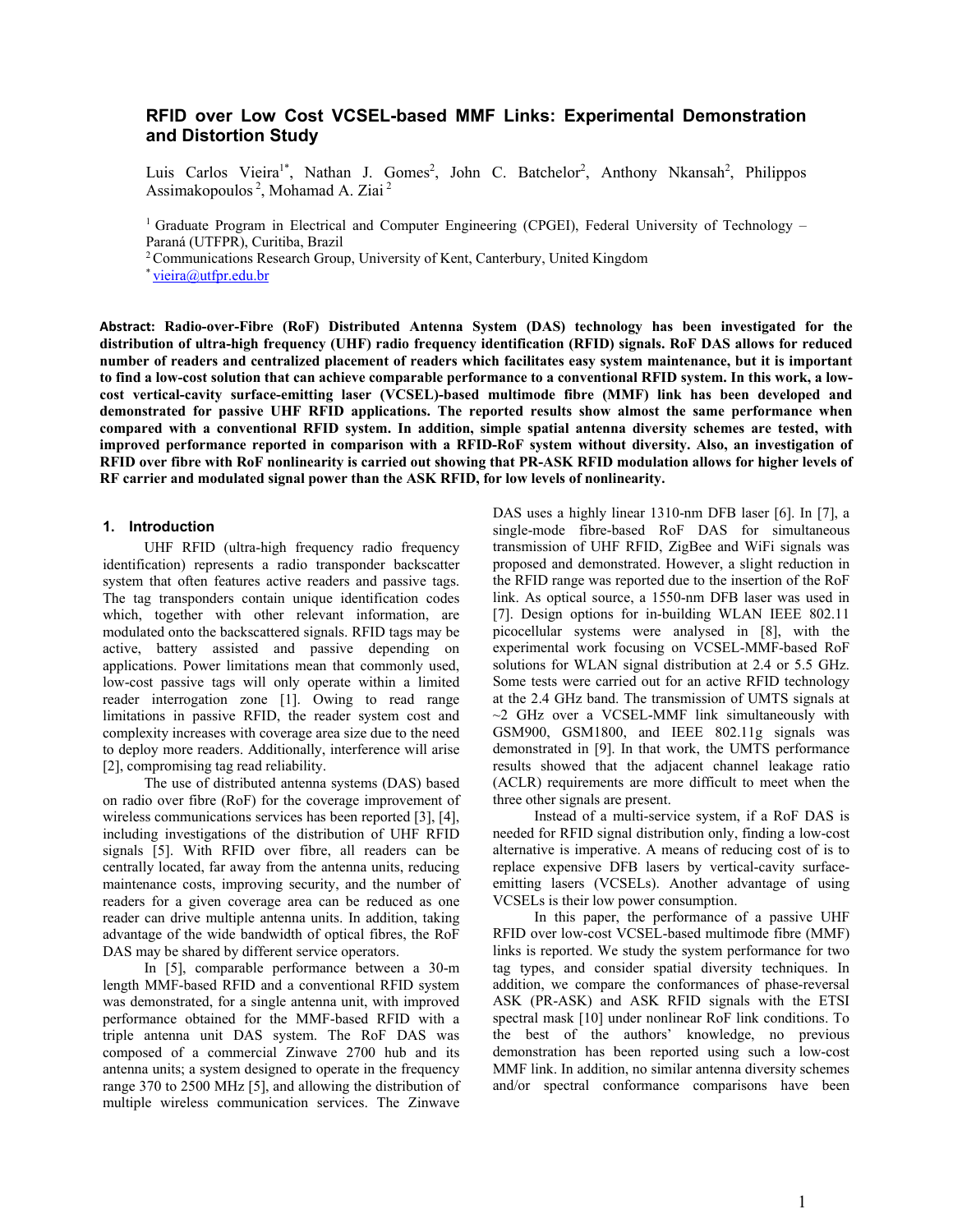previously investigated/carried out for RFID over fibre systems.

#### **2. The RFID over VCSEL-based MMF Link**

The downlink of UHF RFID systems for passive tags has high transmit power, up to 2 W ERP (effective radiated power) in the band 865 to 868 MHz [10]. In order to suppress leakage from the high transmit power into the uplink, which may saturate amplifiers and analogue-todigital converters in the reader's receiver, high isolation is required between downlink and uplink paths. For demonstrated UHF RFID over fibre systems such as [5], the downlink and uplink remote antenna units (RAUs) are in a single module. However, their respective antennas are physically separated by 2 m in order to obtain high isolation.

In this work, a low-cost VCSEL-based RoF link for RFID application has been designed and fabricated with physically separated downlink and uplink RAU modules. High isolation can be achieved with antenna separation of a few centimetres. The designed system is depicted in Fig. 1. The optical modules consist of a central unit (CU) module and separate uplink and downlink RAUs. The CU module enables a single port RFID reader to be connected to it using a circulator to separate the uplink and downlink paths. Commercial off-the-shelf (COTS) 850nm 2.5 Gb/s multimode VCSELs and inexpensive 2.5 Gb/s ROSAs (receiver optical sub-assemblies consisting of PIN photodiode and transimpedance amplifier,*TIA*) are used in the CU and the RAUs.

In the downlink, the RFID signal is transported from RFID reader via the circulator and CU module to the downlink remote antenna unit. A 20dB RF attenuator is used at the input of the downlink section of the CU to protect the VCSEL from the high RFID reader transmit power levels. A 1.9 V voltage regulator is used to provide 8 mA bias to the VCSEL, which has a threshold current of 1.5 mA, a slope efficiency of 0.11 mW/mA, and a relative intensity noise (RIN) of -130 dB/Hz (at 1 GHz). The VCSEL converts the electrical RFID signal to optical for transport to the downlink RAU via the MMF. A ROSA at the downlink RAU converts the optical signal back to RF and amplifies it. Further amplification is provided after the ROSA by a power amplifier capable of producing up to 2 W RF output. A low pass filter (Minicircuits LFCN-900D+) is used after the power amplifier to suppress unwanted spurious emissions. The filtered RFID signal is wirelessly transmitted and powers the passive RFID tag.

For the uplink operation, the received downlink signal, in addition to powering the passive tag, is modulated with data and back-scatttered to the uplink RAU. At the uplink RAU, the received tag signal is converted to an analogue optical signal using a VCSEL. The analogue optical signal is then transported to the uplink section of the CU via MMF. Optical-to-electrical RF conversion is performed using a ROSA at the CU module. The RFID signal exiting the ROSA is further amplified prior to connection to the RFID reader via an isolator and the circulator. The RF isolator suppresses leakage of the downlink signal from the RFID reader into the uplink path. If a RFID reader with separate transmit and receive antenna ports (bistatic ports) is used, the isolator and circulator are not necessary. This may further improve the isolation between the downlink and uplink, and reduce the overall cost of the system. We note that our VCSEL-based MMF system is simpler and less expensive than that used in [8] as lower bandwidth VCSELs and photodetectors are used and, in the uplink RAU, no preamplifier and AGC circuit are inserted.

As RFID reader, the IDS evaluation board model DK-R902-LP2 (IDS Microchip, Wollerau, Switzerland) is used. It supports the EPC Gen 2 protocol and has a nominal output power of +23 dBm (at 865.7 MHz) and receiver sensitivity of -59 dBm. This reader uses a monostatic configuration in which a single antenna transmits and receives the RFID signal. Using its small, verticallypolarized ceramic patch antenna, the nominal read range is 1 m. For the experiments reported here, the original antenna is replaced by two or three external, circularly-polarized antennas, model Favite FS-GA204. The reader is set to amplitude shift keying (ASK) modulation, Miller 4 coding, and a Type-A reference interval (Tari) of 25 µs. In contrast with the work reported in [8], we use a passive EPC Gen 2 RFID system, operating at 865.7 MHz, that is environmentally friendly as batteryless tags powered from the reader's transmitted RF signal are used. Active RFID systems are usually much less restricted in range as they use battery powered tags with more complex circuitry.

The experimental results are reported for two tag types. The first tag, the SL900A demo kit from AMS, is based on the SL900A EPC sensor tag chip with a sensitivity of -6.9 dBm (without battery). The second tag is from Smartrack, model DogBone–Impinj Monza R6, with a sensitivity of -20 dBm. In the experiments, both tags were positioned for horizontal polarization. Note that the focus of our experiments involves the achievable read range for the AMS tag. This is because this tag has sensor inputs which can be used in applications such as moisture monitoring [11]. The results for the Smartrack tag are reported mainly for comparison with the results obtained for the AMS tag. It is important to test our RFID over MMF system for two tag cases with different characteristics.



*Fig. 1. The RFID over VCSEL-based MMF system. ROSA: photodiode . ISO: RF isolator. LPF: low pass filter. BT: Bias-T.* 

#### **3. Experimental Results**

#### *3.1. The Measured Spectra*

As we use low-cost VCSELs in the optical link it is important to verify if there is any distortion to the original RFID signal coming from the MMF link. Thus, the spectrum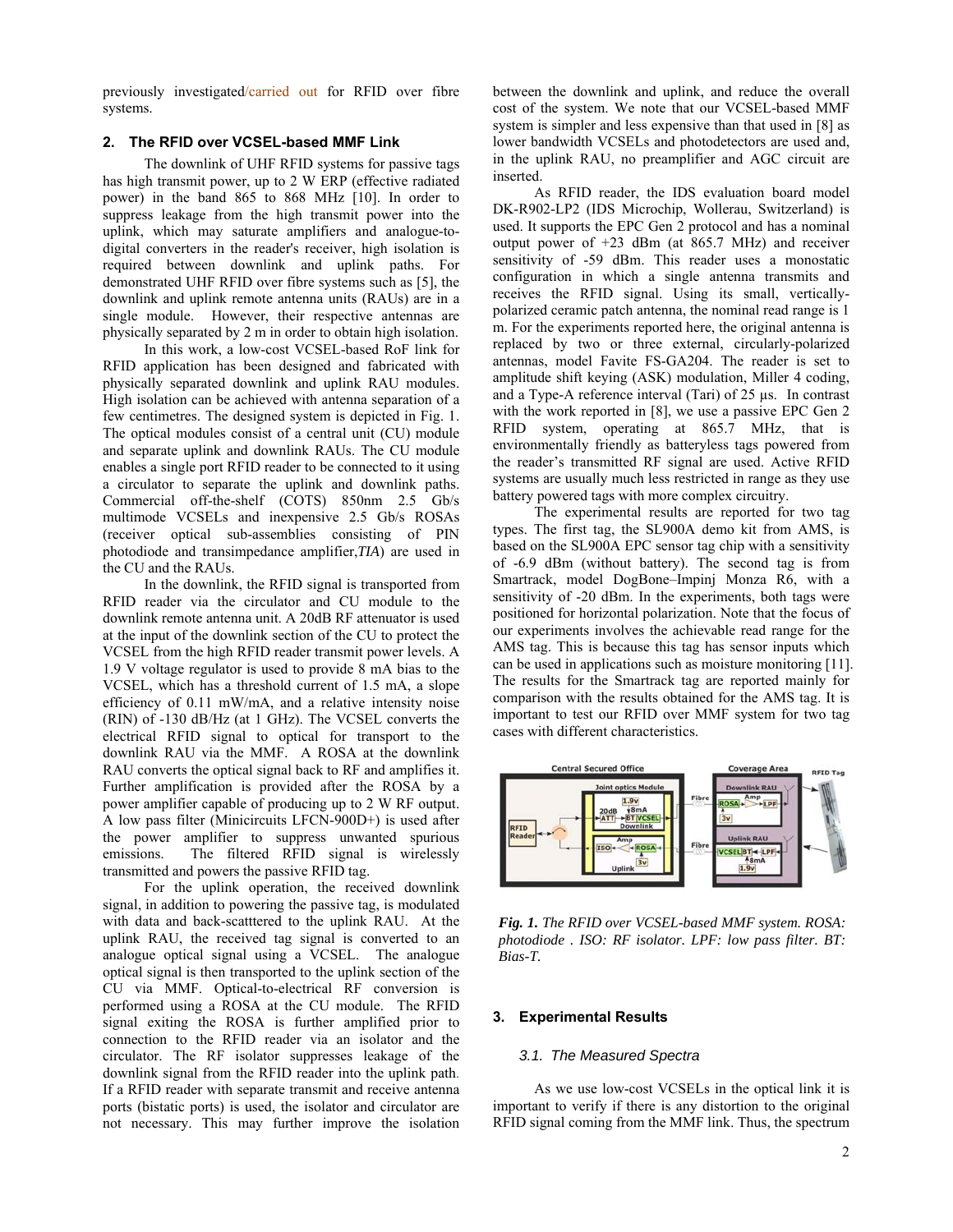of the RFID signal after the MMF link was measured and compared to the spectrum at the reader output. For a fair comparison, the gain of the MMF downlink is set to 0 dB by using RF attenuators. As we can see from Fig. 2, no significant spectral change is introduced by the MMF link.

We also measured the RF frequency response of the 50-m length MMF link, with a practically flat response observed from 800 to 900 MHz (variations within 0.4 dB).



*Fig. 2. Spectrum of the RFID signal at the reader output and after the 50-m length MMF link.* 

#### *3.2. Conventional RFID vs RFID over Fibre System*

To evaluate and compare performance for the RFID system with and without the MMF link, the read range and the received power level at the reader are measured. The antenna setup is shown in Fig. 3. For conventional RFID, the antennas are placed about 2 m from the reader. For RFID over fibre, a VCSEL-based 50-m length MMF link is inserted between the reader and antennas. The MMF downlink/uplink gains are set to 0 dB for a fair comparison. The reader's transmitted power (at the Tx antenna input) is 21.2 dBm. To allow the two tag results to be comparable, the measurements were conducted in the same laboratory and with the tags simultaneously interrogated by the reader. For the Smartrack case, as it has better sensitivity, its read range is higher and we had to stop the measurements at 3 m from the transmit antenna to avoid possible strong reflections from a bench and a wall in the laboratory.

The received power levels (measured by the reader) with and without MMF and using the AMS tag are shown in Fig. 4. The -100 dBm power level was not actually measured, it is plotted in Fig. 4 just to represent nulls – those points where no back-scattered signal is detected by the reader. The readings are taken at 20 cm steps, from 20 cm distance up to 80 cm, and in 10 cm steps beyond this. From Fig. 4, it can be seen that the received power for the two cases are very similar for most of the reading points, with the only difference one extra measurable power reading for the conventional RFID case at 120 cm distance.

The read range can be calculated using the Friis freespace formula as [12]

$$
r = \frac{\lambda}{4\pi} \sqrt{\frac{G_{tag}G_{Tx}P_{Tx}\tau}{S_{tag}}}
$$
 (1)

where  $G_{tag}$  is the tag antenna gain,  $G_{Tx}$  is the transmit antenna gain,  $P_{Tx}$  is the transmitted power,  $\tau$  is the power transmission coefficient, *Stag* is the tag sensitivity. For the AMS tag,  $G_{tag}$  is 0.661 dBi (simulated) [13]. The gain of the reader´s transmit antenna is 5 dBi. Finally, assuming perfect match between the tag antenna and tag chip ( $\tau = 1$ ), the calculated read range using (1) is 1.3 m for the AMS tag (without battery). This theoretical result is higher than the measured range shown in Fig. 4. The difference might be due to the ideal assumption for the matching parameter  $\tau$ . For the Smartrack tag, assuming the same antenna gain as for the AMS tag, the calculated read range is 6.1 m.

The power levels obtained with the Smartrack tag are shown in Fig. 5. It can be seen that the received power obtained with the RFID over MMF link is comparable to that of the conventional RFID system for most of the reading points. However, the variability of the received power is more pronounced for the RFID over MMF case. This is most likely due to the increase in the uplink noise caused by the MMF link. This conclusion is corroborated by the obtained results when employing receive diversity (Section 3.3) showing an increase in the uplink SNR and a higher and more stable received power. Within the measurement range of 3 m the Smartrack tag is readable for both RFID with and without MMF, apart from only one null at 180 cm for the RFID over MMF case. The main reason for this null is wireless multipath fading. This unwanted effect is counteracted by employing antenna diversity techniques, as shown in Fig. 8. As the Smartrack tag is moved from 0.2 to 3 m away from the transmit antenna, the received power level shows similar reduction for both cases. It decreases by 18.7 dB and 18.3 dB for the conventional RFID and the RFID over MMF cases, respectively. Due to the significantly better sensitivity of the Smartrack tag (see Section 2), its read range is higher than that of the AMS tag.

The slight reduction in the received power level for the RFID over the low-cost MMF link can be, to some extent, compensated by increasing the MMF link gain. However, any possible increase in the MMF link gain is limited by the acceptable level of transmit power leakage into the reader receiver input (as discussed in Section 2).



*Fig. 3. Antenna setup using 1 Tx and 1 Rx antennas.*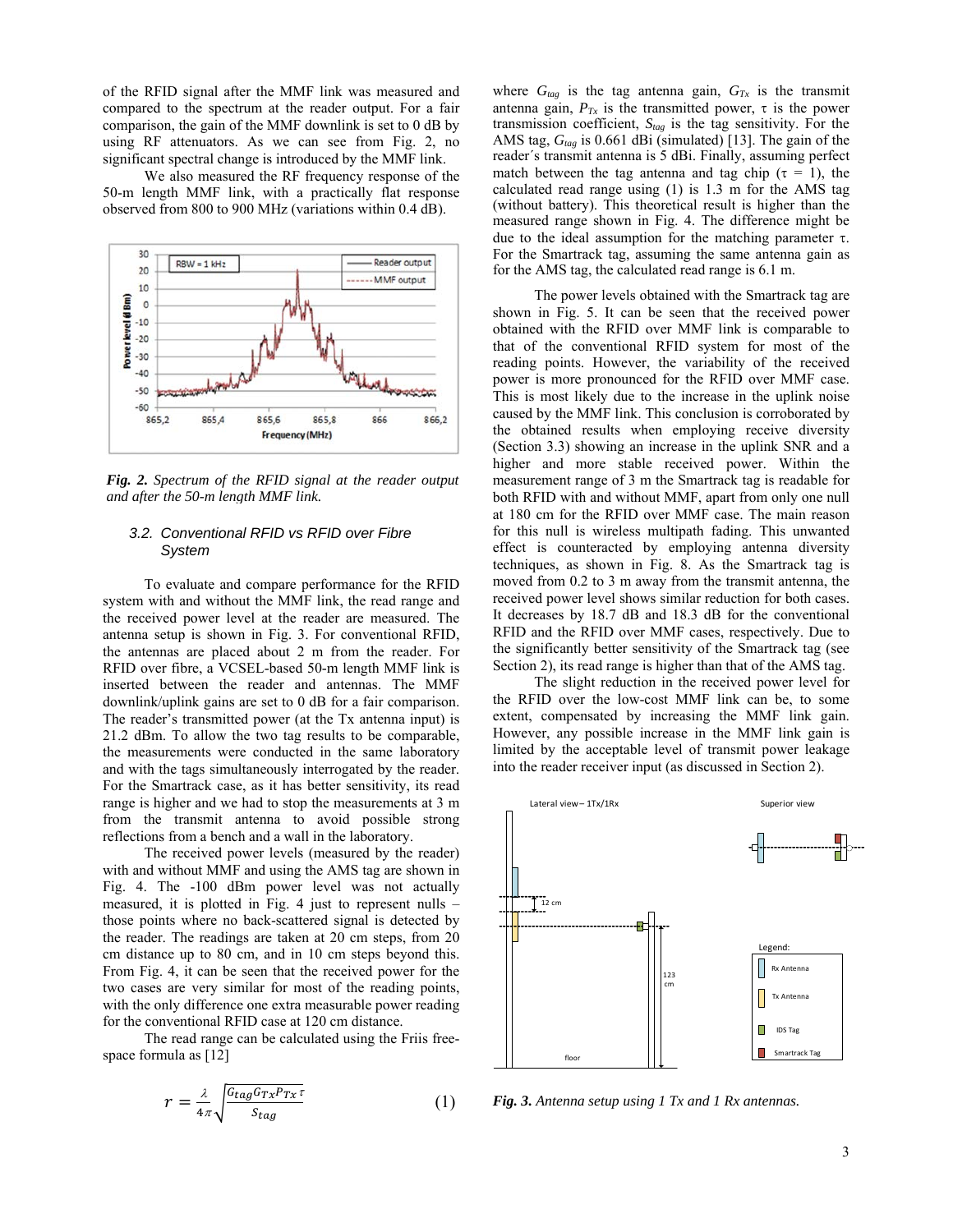

*Fig. 4. Received power level as a function of tag distance for RFID with/without 50-m length MMF and AMS tag. The -100 dBm power level just represents nulls (no reading).* 



*Fig. 5. Received power level as a function of tag distance for the RFID with/without 50-m length MMF and Smartrack tag. The -100 dBm power level represents nulls (no reading).* 

#### *3.3. Antenna Diversity Experiments*

The received power at the RFID reader can be increased and the number of null points reduced without increasing the total transmit power, by using antenna diversity schemes. In this work, the read range and power level of the passive RFID over MMF system is also investigated considering either transmit or receive (spatial) antenna diversity in the vertical direction. The antenna setup for the transmit diversity is depicted in Fig. 6. In this case, the two transmit antennas are connected to the downlink RAU via short RF cables (2.5 meters) and a RF splitter. The transmit power at each antenna input is reduced by 3 dB to give the same total transmit power as for the single antenna case. For the receive diversity experiment, the lower Tx antenna in Fig. 6 was connected as an additional Rx antenna for the uplink RAU.

Our spatial diversity scheme is very different from that reported in [5]. We use a simpler scheme with just one MMF-based RoF link and the spatial diversity is implemented by adding a third antenna to the RAU of our link. In [5], in contrast, the signal level in a room was improved by using a RoF DAS consisting of three RAUs placed in different locations in the room, with each RAU fed by a duplex optical link.

The received power levels obtained with the AMS tag are shown in Fig. 7. With the transmit diversity scheme, the read range of 150 cm is achieved which is 50% higher than that of the single antenna case, although the reader transmit power is the same for both cases. The reason for this higher range is that having more than one reader antenna allows a carrier wave to exist where there would be multipath nulls from a single antenna. The receive diversity improves the received power level at distances near the transmit antenna but the performance is not good at longer distances. This is due to the reduced received RF energy for the AMS tag at longer distances, and the possible destructive interference at the RF combiner inserted before the uplink RAU. In the design of the system, the relative positions of the tag and receive antennas were chosen to minimize the possibility of destructive interference; however, some residual destructive interference may still be present.

In Fig. 8, the power level results for the antenna diversity schemes and the Smartrack tag are shown. We stopped the measurements at 250 cm as no significant difference amongst the three cases was found beyond 230 cm. As shown in Fig. 8, the best performance is obtained with the receive diversity scheme. For example, at the tagreader distance of 2.2 m, the received power level for the receive antenna diversity scheme is higher than that for the single antenna case by around 13 dB. Also of importance is that the variability of the received power level is significantly reduced for the receive antenna diversity case. The impact of the transmit diversity on the system performance is less significant for the Smartrack tag compared to the AMS tag. This is due to the fact that the Smartrack tag needs much less energy to be powered on than the AMS tag.

#### *3.4. Performance Results for a 300-m MMF Link*

The experiment was repeated with the same electrooptic modules but with 300-m length 50/125 µm (downlink) and 62.5/125 µm (uplink) MMF. The antenna setup with 1 Tx and 1 Rx antennas is used, as depicted in Fig. 3.



*Fig. 6. Antenna setup for the transmit diversity experiments*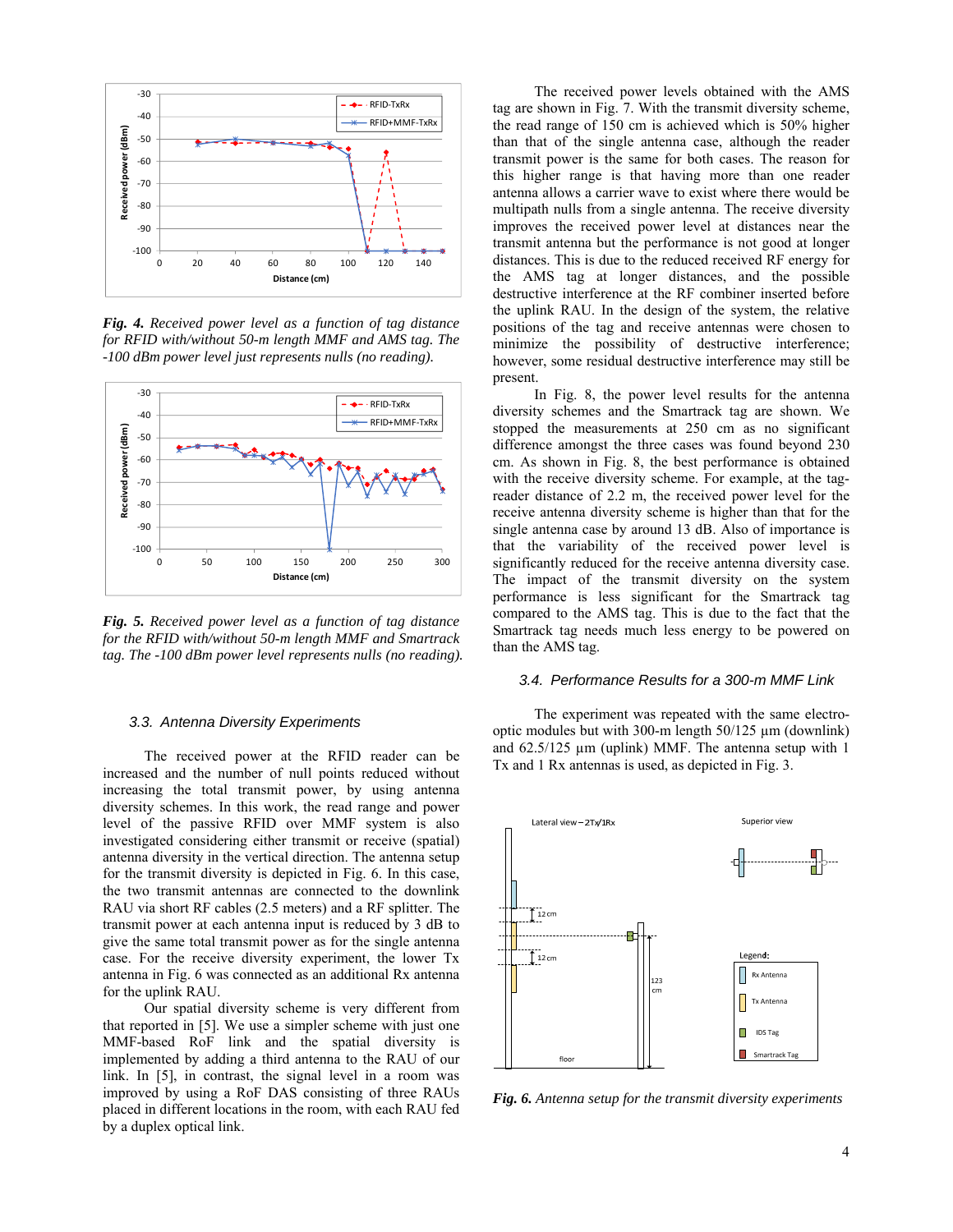

*Fig. 7. Received power level as a function of tag distance for the RFID over 50-m length MMF and AMS tag. Single antenna (Tx/Rx), transmit antenna diversity (2Tx/1Rx), and receive antenna diversity (2Rx/1Tx) schemes. The -100 dBm power level just represents nulls (no reading).* 



*Fig.8. Received power level as a function of tag distance for the RFID over 50-m length MMF and Smartrack tag. Single antenna (Tx/Rx), transmit antenna diversity (2Tx/1Rx), and receive antenna diversity (2Rx/1Tx) schemes. The -100 dBm power level just represents nulls (no reading).* 

The output power (at the RAU) of the 300-m MMF set-up was set to the same level as for the 50-m MMF one, by increasing the input power to the CU. Similar read ranges can be maintained as the increased input power compensates for the increased link attenuation. However, this means that the RoF link is now operating in the nonlinear regime.

From Fig. 9, it can be seen that a read range of 2 m is achieved, higher than that achieved by the 50-m link. In Section 4, a distortion analysis shows that this improvement can be attributed to the AMS tag being able to harvest more energy, resulting from the higher power level of the harmonic and intermodulation distortion frequencies. We note that the read range of the AMS tag used is very dependent on the level of power converted from the received electromagnetic waves. A short-power on test was carried out with a battery (without MMF link), confirming that the achievable read range was around 3 m. An additional reason for the better read range obtained with the 300-m link case is that the higher power level of the harmonic frequencies

actually creates a type of "frequency diversity" scheme as those frequencies are carrying the same modulated information. Some commercial tags can even backscatter a RFID signal at the third harmonic and the exploitation of this effect for establishing frequency diversity in RFID systems was proposed in [14].

 This result shows that the developed low-cost VCSEL-based MMF system can work for RFID UHF applications up to (at least) 300-m fibre length. It also shows that the RFID reader can detect tags even if the RoF link is operating nonlinearly. Thus, RFID systems can make use of pre-installed fibre of different lengths and attenuation with flexibility in power budgeting for maximum read range. Low-cost and low-power consumption components such as VCSELs can be used, leveraging at least some of the distortion to maintain (or improve) read range. There may be limits imposed by regional RFID regulations and further investigation is needed to consider nonlinear transmission systems (RF or RoF) and RFID applications.



*Fig. 9. Received power level as a function of tag distance for the RFID over 300-m length MMF, AMS tag, and single antenna (Tx/Rx) setup.* 

#### **4. Simulation Studies of RFID under RoF Nonlinearity**

In this Section, we report simulation results of the RFID spectrum after the VCSEL-based 50-m length MMF link. Either ASK or phase-reversal ASK (PR-ASK) RFID signals, measured from the reader output, are used as input for the simulations. The nonlinear behaviour of the MMF link was characterized by using a single-tone measurement approach [15] set at the RF frequency of 865.7 MHz. With this approach, the input RF power is varied and the output power measured using a sinusoid with constant frequency. Then, the measured data is fit to a model formulation. In this work, the extracted nonlinear model is used to investigate the increase in the RFID signal distortion with increasing MMF link power drive level. The reported results are for the input power levels (at CU input) of -5.6, -0.6, 1.9 and 4.4 dBm (the 1-dB compression point of the MMF link). The input/output spectra are scaled so as to comply with the ETSI spectral mask [10]. The adjacent channel power ratio (ACPR) is used as metric of spectral distortion. In addition, the necessary back-off in the output power due to the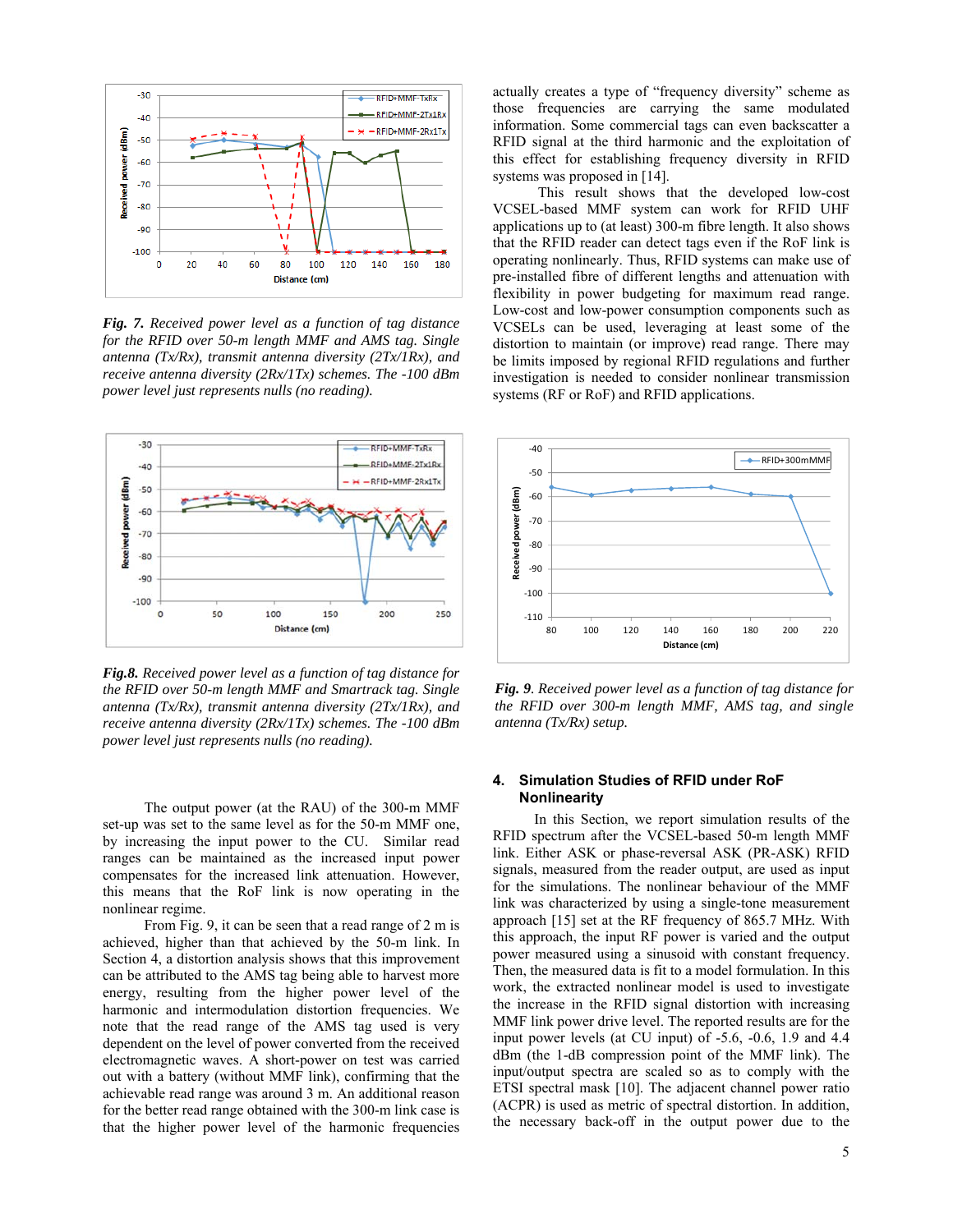increase in signal distortion and for ETSI spectral mask compliance is discussed.

In this work, the nonlinear amplitude characteristic of the MMF link is modelled by the following rational function

$$
y(x) = \frac{p_1 x^5 + p_2 x^4 + p_3 x^3 + p_4 x^2 + p_5 x + p_6}{x^4 + q_1 x^3 + q_2 x^2 + q_3 x + q_4}
$$
 (2)

where  $x$  is the input signal,  $y$  is the MMF output signal,  $p$ and *q* are the model coefficients (listed in Table 1). The rational function of (2) was chosen due to the excellent fit to the measured data.

In Fig. 10, the spectra of the ASK RFID signal at the reader output and after the 50-m length MMF link for the input power level of -5.6 dBm are shown. This drive level is 10 dB below the 1-dB compression point of the MMF link and represents a linear link case. From Fig. 10, it can be seen that the MMF output spectrum generated by using the rational model of (2) can reproduce very well the reader output spectrum. The power level of the RF carrier at the MMF output is +17.9 dBm, which means a back-off of 15.1 dB from the ETSI limit of 33 dBm ERP. Note that, by filtering just the small peaks near  $+/- 400kHz$ , the average power level could be increased by around 4 dB.

The increase in spectral distortion when the drive level of the 50-m length MMF link is increased can clearly be seen from Fig. 11. The drive level is -0.6 dBm (5 dB below the 1-dB compression point). To conform to the ETSI spectral mask the power level of the RF carrier at the MMF output is now backed-off by 16.7 dB. Thus, by an additional back-off of 1.6 dB in relation to that of the MMF linear case the link can be set to operate 5 dB closer to its 1-dB compression point.

The main band and side lobe powers, and the ACPR results are presented in Table 2, for the ASK modulation. The frequency ranges for average power calculations are: - 100 to +100 kHz (main band), -300 to -100 kHz (low adjacent band), and 100 to 300 kHz (high adjacent band). The side lobe power is calculated for a 10-kHz bandwidth, from 30 to 40 kHz. To maintain the spectral mask compliance, the main band and the side lobe powers need to be reduced by 6.3 and 7.9 dB, respectively, when the input power increases from -5.6 to 4.4 dBm, as shown in Table 2. Both the low and high ACPR reduce by 5 dB when the input power increases up to 4.4 dBm.

The spectral results considering the PR-ASK modulation, for the MMF input power level of -0.6 dBm are shown in Fig. 12. In this case, the power level of the RF carrier at the MMF output is backed-off by 17.5 dB for ETSI spectral mask compliance, which is higher than that for the ASK RFID case. However, by comparing the levels of the first side lobes in Figs. 11 and 12, we can see that the level of the PR-ASK modulated signal is significantly higher than that of the ASK modulated one.

**Table 1** Nonlinear model coefficients of the 50-m length MMF link

| $p_1 = 0.0787$     | $q_1 = -0.4783$ |
|--------------------|-----------------|
| $p_2 = 0.7364$     | $q_2 = 0.1383$  |
| $p_3 = -0.1461$    | $q_3 = -0.0358$ |
| $p_4 = -0.0542$    | $q_4 = 0.0048$  |
| $p_5 = 0.0139$     |                 |
| $p_6 = 2.5118e-08$ |                 |



*Fig.10. Spectra of the ASK RFID signal at the reader output (input signal) and after the 50-m length MMF link. Power level (at CU input) = -5.6 dBm (10 dB below the 1-dB compression point).* 



*Fig. 11. Spectra of the ASK RFID signal at the reader output (input signal) and after the 50-m length MMF link. Power level (at CU input) = -0.6 dBm (5 dB below the 1-dB compression point).* 

**Table 2** ASK RFID-RoF average power and ACPR results

| Input power | Main band power | Side lobe power | Low ACPR | High ACPR |
|-------------|-----------------|-----------------|----------|-----------|
| (dBm)       | (dBm)           | (dBm)           | (dBc)    | (dBc)     |
| $-5.6$      | 18.5            | $+0.5$          | $-48.0$  | $-48.0$   |
| $-0.6$      | 16.8            | -1.6            | $-46.8$  | $-46.9$   |
| $+1.9$      | 1.6             | -7.4            | $-45.1$  | $-45.1$   |
| $+4.4$      | 12.2            | $-7.4$          | $-43.0$  | $-43.0$   |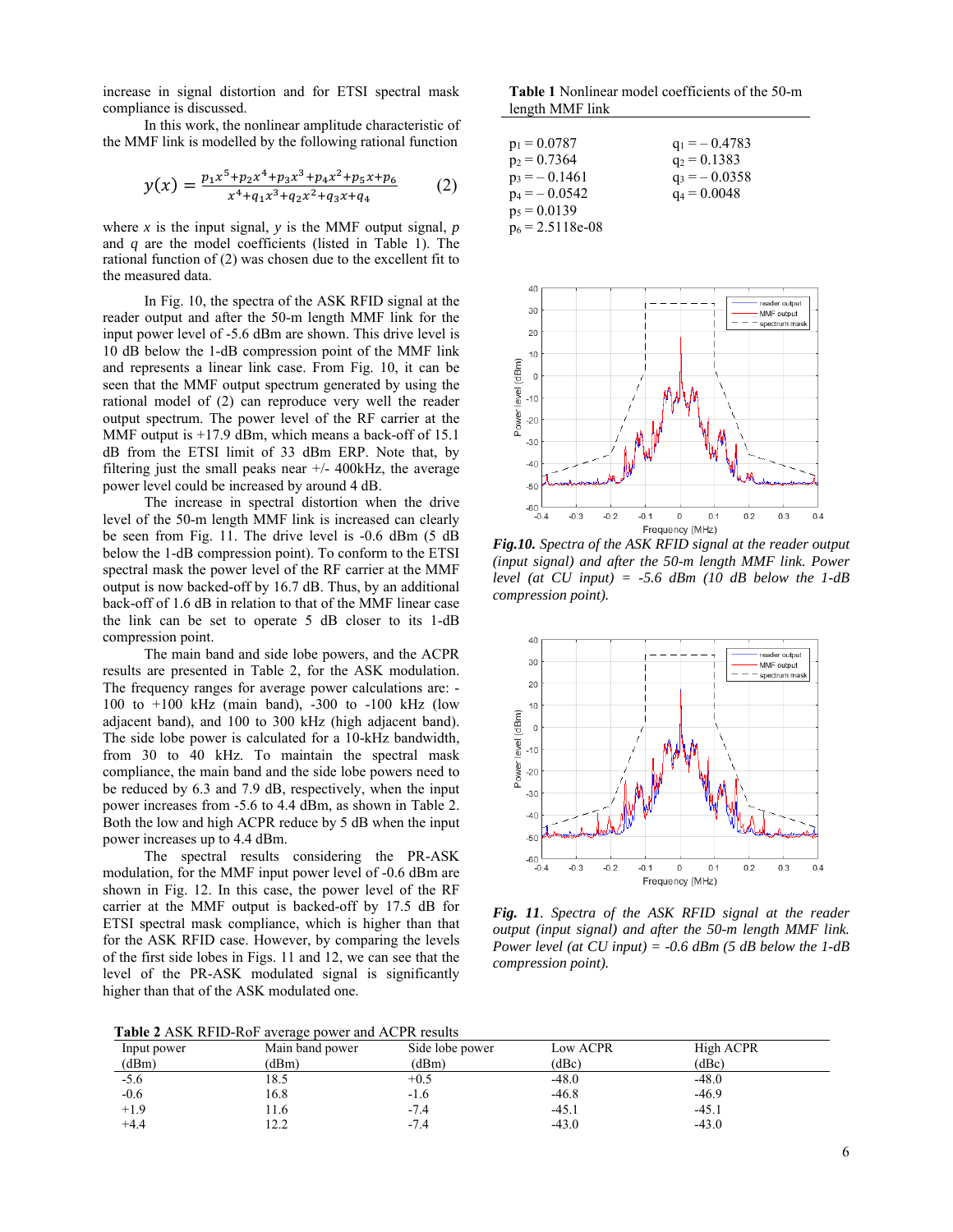**Table 3** PR-ASK RFID-RoF average power and ACPR results

| Input power | Main band power | Side lobe power | Low ACPR | High ACPR |  |
|-------------|-----------------|-----------------|----------|-----------|--|
| (dBm)       | (dBm)           | (dBm)           | (dBc)    | (dBc)     |  |
| -5.6        | 19.0            | o.o             | $-48.3$  | $-48.2$   |  |
| $-0.6$      | 18.2            | 8.3             | $-47.3$  | $-47.3$   |  |
| $+1.9$      | 10.7            | 0.9             | $-45.5$  | $-45.6$   |  |
| $+4.4$      | 8.5             | $-1.3$          | $-43.5$  | $-43.6$   |  |



*Fig. 12. Spectra of the PR-ASK RFID signal at the reader output (input signal) and after the 50-m length MMF link. Power level (at CU input) = -0.6 dBm (5 dB below the 1-dB compression point)* 

In Table 3, the main band and side lobe powers, and the ACPR results are listed, for the PR-ASK RFID. For the average power calculations, the same main/adjacent frequency ranges are used as those for the ASK RFID case. The side lobe power in Table 3 is calculated for 10-kHz bandwidth, but now ranging from 15 to 25 kHz. The main band and the side lobe powers are reduced by 10.5 and 10.1 dB, respectively, when the input power increases from -5.6 to 4.4 dBm. The low and high ACPR reduce by 4.8 and 4.6 dB, respectively, when the input power increases from -5.6 to 4.4 dBm. Importantly, the average power of the PR-ASK modulated signal is 9.9 dB higher than that of the ASK modulated one, for the -0.6-dBm input power case.

The PR-ASK has better spectral efficiency in comparison with the ASK modulation. In this work, the PR-ASK modulated information is carried in the side lobe located around 20 kHz (see Fig. 12) while the modulated signal is located around 40 kHz for the ASK RFID case (see Fig. 11). Thus, for nonlinearly operating RF/RoF systems, the lower bandwidth of the PR-ASK RFID makes it easier to apply filtering to reduce the level of distortion products in comparison with the ASK RFID.

For real applications the MMF link is usually set well below its 1-dB compression point. For low link nonlinearity, e.g. 5 dB below the 1-dB compression, the simulation results show that less reduction in the main band power is needed and significantly higher level of signal modulation power can be achieved for the PR-ASK RFID case in comparison with ASK RFID.

#### **5. Conclusion**

In this work, a low-cost VCSEL-based MMF link has been proposed and demonstrated for passive UHF RFID applications. Considering that many optical sources are needed in a RoF DAS system, the advantages of using VCSELs instead of DFBs are two-fold: reduced deployment cost and low power consumption. Experimental results show that it is possible to obtain almost the same performance over a VCSEL-based MMF link in comparison with a conventional RFID system. The results also show that the performance of the RFID over MMF system can be further improved by using spatial antenna diversity without increasing the total transmit power level. Simulation studies of RFID over fibre with RoF nonlinearity show that PR-ASK RFID allows for higher levels of RF carrier and modulated signal power than the ASK RFID, for low levels of nonlinearity.

As future work, the VCSEL-based MMF links can be tested in broader system scenarios comprising multiple RAUs and multiplexed transmissions, which should further increase the RFID system performance. We can also consider other antenna setups and diversity schemes. Additionally, digital signal processing techniques (e.g. predistortion, PAPR reduction) can be used in the RFID reader to compensate for system nonlinearity. Moreover, digital spectrum shaping filters can be used to aid with spectral mask adherence while maximizing power spectral density in regions of the spectrum where local spectral mask specifications allow it.

#### **6. Acknowledgments**

The authors thank Thomaz Milton Navarro Verastegui, a lecturer at UTFPR, for the discussions on antenna diversity. This work was supported by the Newton Research Collaboration Programme – Royal Academy of Engineering (NRCP1516/1/139).

#### **7. References**

- [1] Finkenzeller, K.: 'RFID Handbook: Fundamentals and Applications in Contactless Smart Cards, Radio<br>Frequency Identification and Near-Field Identification Communication' (Wiley & Sons, Ltd.: Chichester, UK, 2010, 3rd ed.)
- [2] Turcu, C. (Ed.): 'Deploying RFID Challenges, Solutions, and Open Issues' (InTechOpen, 2011)
- [3] Crisp, M.J., Li, S., Watts, A., Penty, R.V., White, I.H: 'Uplink and downlink coverage improvements of 802.11g signals using a distributed antenna network', Journal of Lightwave Technology, 2007, vol. 25, No. 11, pp 3388-3395.
- [4] Das, A., Nkansah, A., Gomes, N. J., Garcia, I.J., Batchelor, J.C., Wake, D.: 'Design of low-cost multimode fiber-fed indoor wireless networks', IEEE